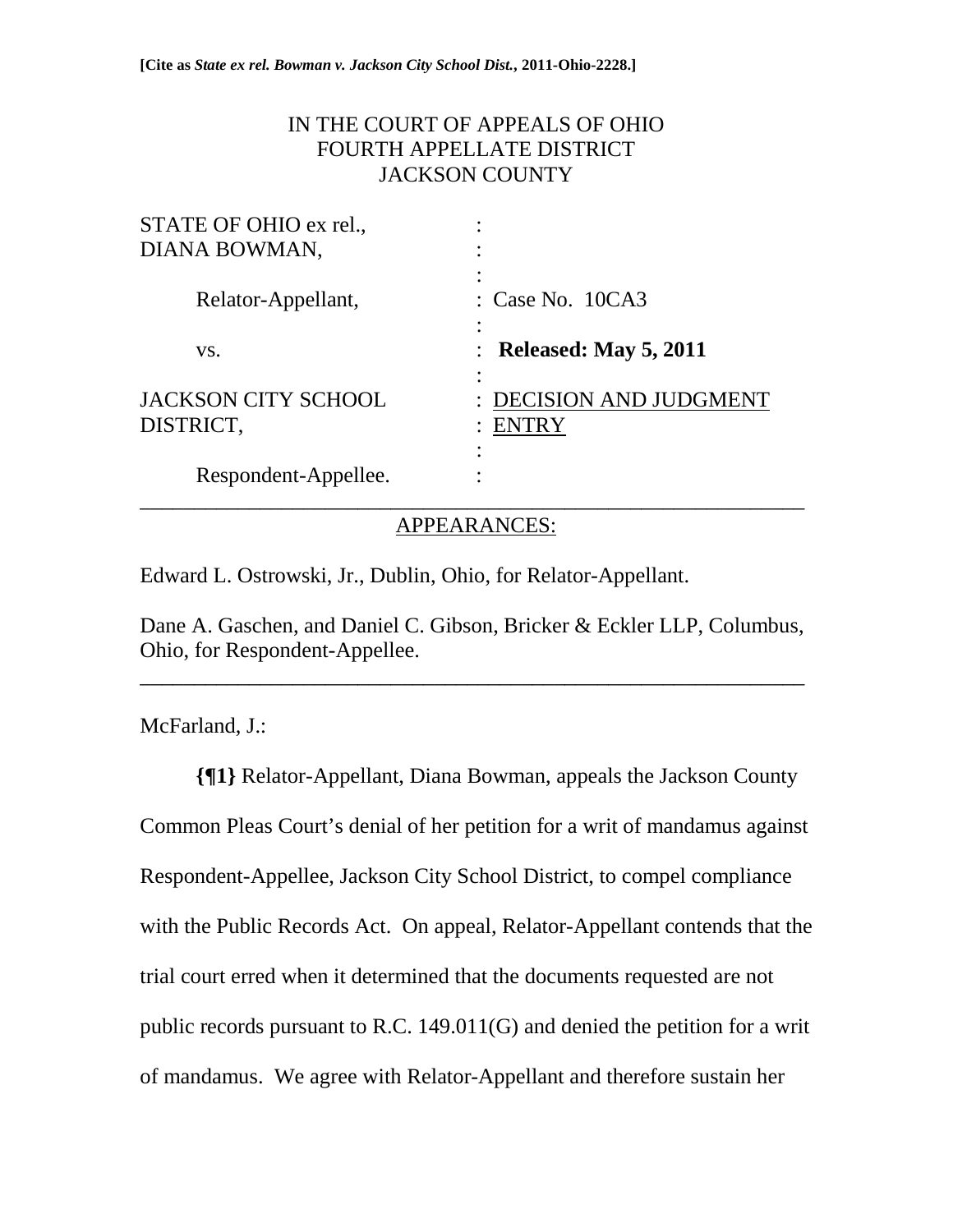sole assignment of error. As such, the decision of the trial court is reversed and remanded for further action consistent with this opinion.

#### FACTS

 **{¶2}** On March 12, 2009, Jackson City School Superintendent, Phil Howard, notified the Ohio Department of Education (hereinafter "ODE") that an employed teacher, Christy Parks, had "engaged or may have engaged in conduct unbecoming to the teaching profession." This notification was made via completion of a School District, MRDD & Community School Educator Misconduct Reporting Form. Attached to the form was a letter from Superintendent Howard explaining that after being asked to check Parks' use of school email, it was discovered that "she had sent inappropriate emails during the time that should have been teaching[,]" and that the "email correspondence was between her and another adult and had nothing to do with any of our students or any other child." In the letter, Superintendent Howard also informed ODE that Parks, among other sanctions, had been suspended without pay for forty-five days.

**{¶3}** The record further reflects that, prior to the report to ODE, Respondent-Appellant, Jackson City School District, and Parks entered into a "Last Chance Agreement" dated March 5, 2009, whereby the parties acknowledged that Parks had "improperly used school computers for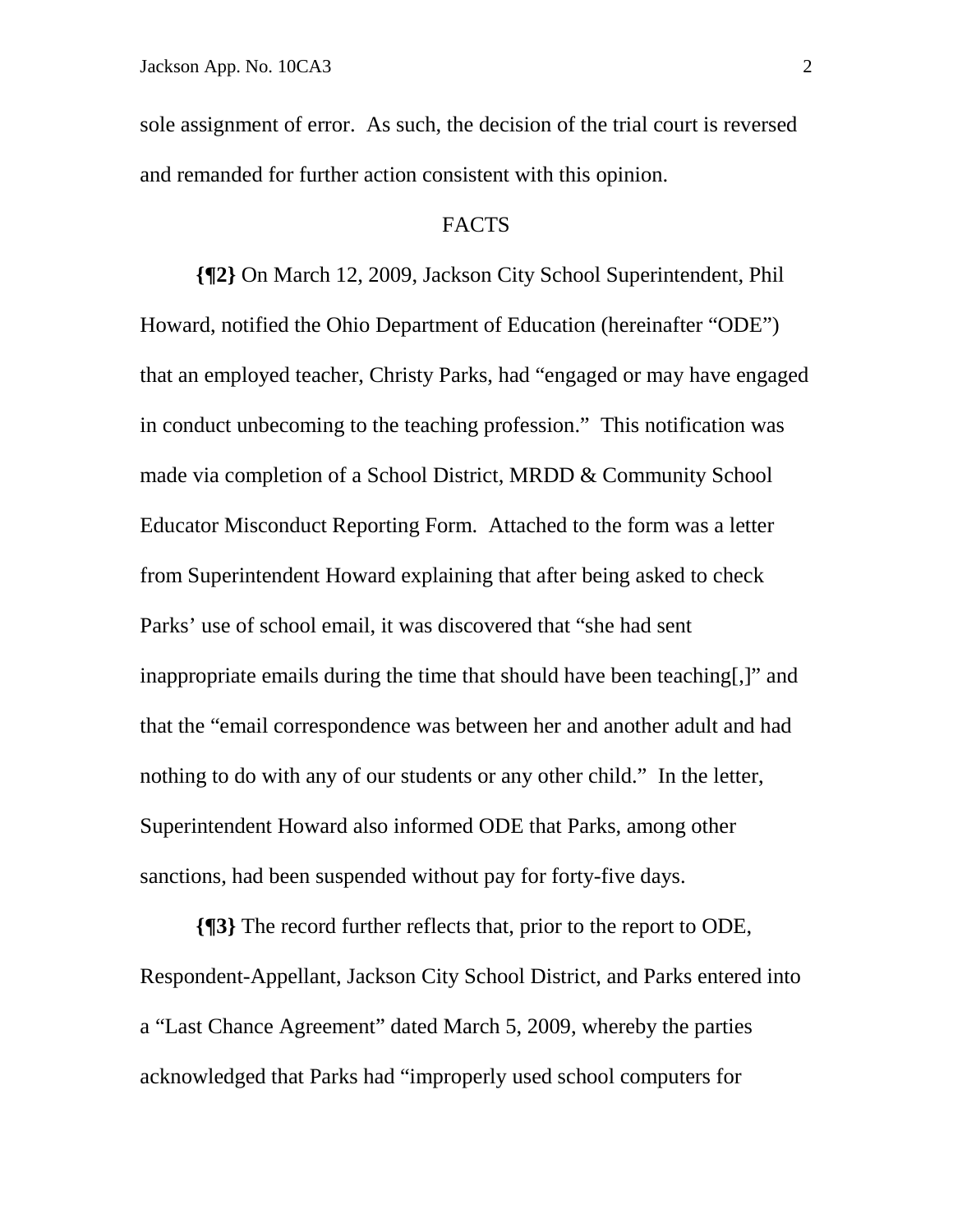excessive amounts of email during which time she should have been teaching as well as the inappropriate content of such email[.]"

**{¶4}** At some point thereafter, Respondent-Appellant, Diana Bowman, made a public records request to Respondent-Appellee seeking "all emails and all other supporting documents, in the disciplinary case of Kristy Parks, March 2009."<sup>1</sup> By letter dated October 22, 2009, Superintendent Howard refused to provide the requested records, explaining that the emails requested were not public records in that they did not serve to document the organization, functions, procedures, policies, or other activities of the school district, citing *State ex. rel Glasgow v. Jones*, 119 Ohio St.3d 391, 2008-Ohio-4788, 894 N.E.2d 686, in support.<sup>2</sup> Respondent-Appellant made another request by letter dated November 18, 2009. This time, Relator-Appellant requested "to see the separate public file referred to by Ohio Department of Education,"<sup>3</sup> explaining that the file "should show a pattern of excessive and inappropriate emails." On November 24, 2009, Superintendent Howard responded to the records request by enclosing the

1

<sup>&</sup>lt;sup>1</sup> This public records request was undated.

<sup>&</sup>lt;sup>2</sup> We note the representation made in Superintendent Howard's letter is incomplete in quoting from *State ex rel. Glasgow v. Jones*. That case at ¶ 20 states that emails, text messages and other correspondence are "records" under the Public Records Act if they "serve to document the organization, functions, policies, *decisions*, procedures, operations, or other activities of the office." (Emphasis added). As will be discussed more fully infra, the inclusion of the word "decisions" is integral to the resolution of the issue presented in the current appeal.

 $3$  The "separate public file" was created at the direction of ODE after Superintendent Howard reported Parks' misconduct to ODE. Upon receiving the report, ODE advised Respondent-Appellee that it was to "remove all reports of the board's or chief administrator's investigation regarding this issue from Parks' personnel file to a separate, public file.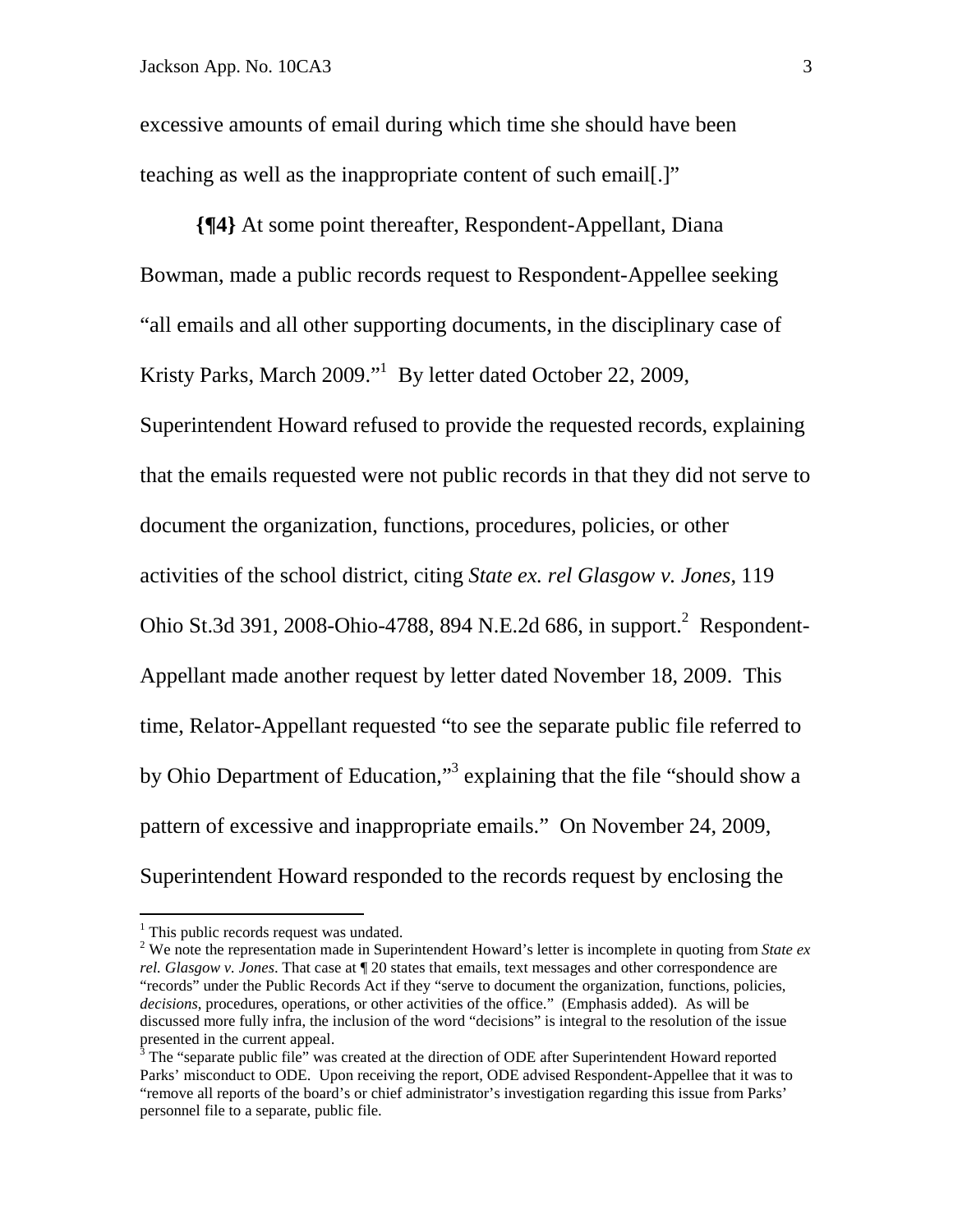records contained in the separate public file, but again denied production of the requested emails, citing its prior reasoning.

**{¶5}** On December 16, 2009, Respondent-Appellant filed a petition for a writ of mandamus in Jackson County Court of Common Pleas seeking production of the requested emails. In a decision and order dated February 25, 2009, the trial court denied the petition for mandamus. In reaching its decision, the trial court noted that "the emails were used as the basis of discipline against the teacher who wrote them." However, the trial court ultimately reasoned that "[t]he fact that the use of a public email system for private purposes may result to disciplinary actions for the employee does not render the contents public."

**{¶6}** It is from this decision and order that Respondent-Appellant now brings her timely appeal, setting forth a single assignment of error for our review.

#### ASSIGNMENT OF ERROR

## "I. THE TRIAL COURT ERRED WHEN IT DETERMINED THAT DOCUMENTS REQUESTED BY RELATOR ARE NOT PUBLIC RECORDS PURSUANT TO R.C. 149.011(G), AND DENIED RELATOR'S PETITION FOR A WRIT OF MANDAMUS."

#### LEGAL ANALYSIS

**{¶7}** In her sole assignment of error, Respondent-Appellant contends that the trial court erred when it determined that documents requested by her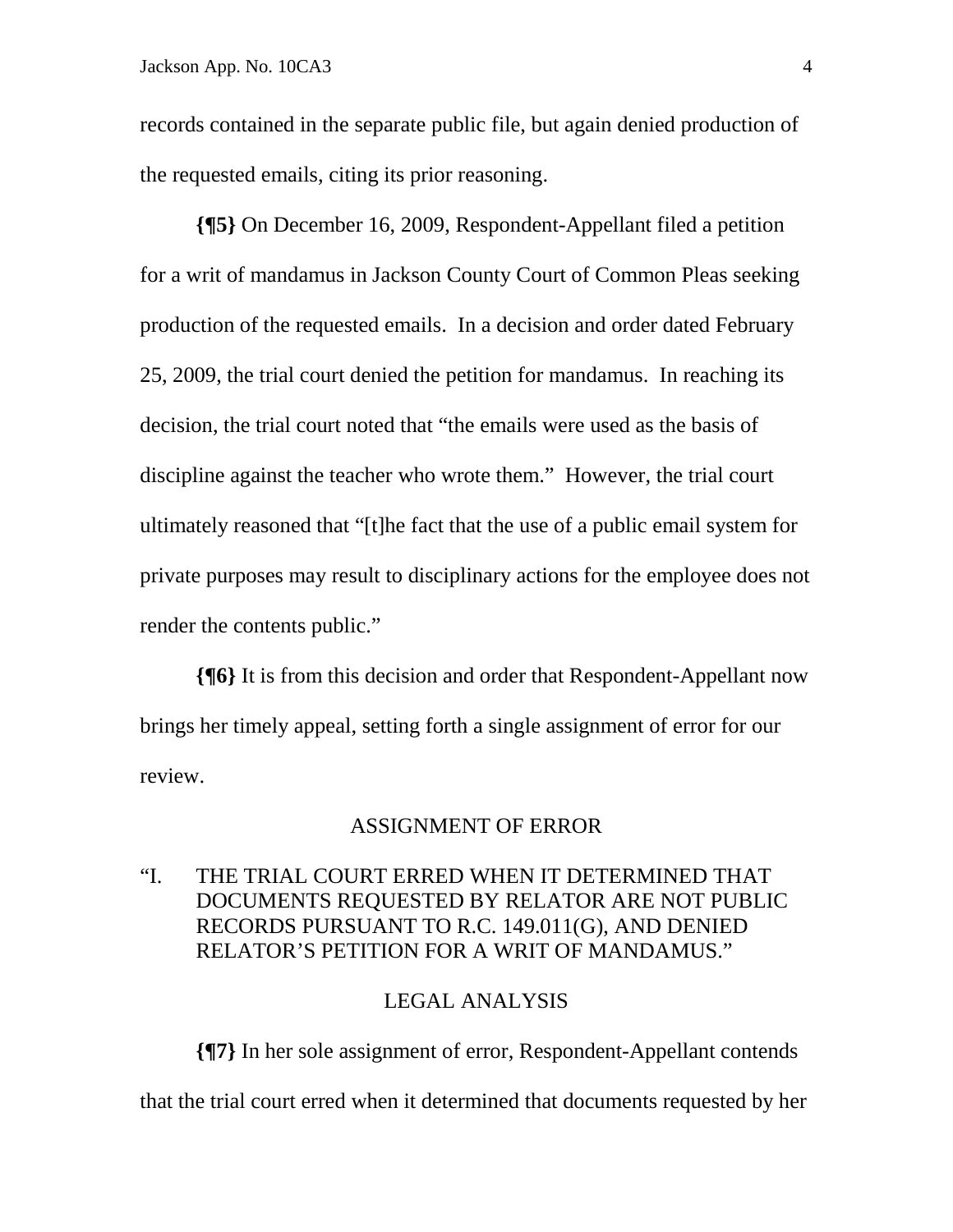are not public records pursuant to R.C. 149.011(G) and denied her petition for a writ of mandamus. "We review a trial court's denial of a writ of mandamus under the abuse of discretion standard." *Athens County Commissioners v. Ohio Patrolmen's Benevolent Association*, Athens App. No. 06CA49, 2007-Ohio-6895 at ¶45; citing, *Truman v. Village of Clay Center*, 160 Ohio App.3d 78, 83, 2005-Ohio-1385, 825 N.E.2d 1182.

**{¶8}** " 'Mandamus is the appropriate remedy to compel compliance with R.C. 149.43, Ohio's Public Records Act.' " *State ex rel. Toledo Blade Co. v. Seneca Cty. Bd. of Commrs.*, 120 Ohio St.3d 372, 2008-Ohio-6253, 899 N.E.2d 961 at ¶17; citing, *State ex rel. Physicians Commt. for Responsible Medicine v. Ohio State Univ. Bd. of Trustees*, 108 Ohio St.3d 288, 2006-Ohio-903, 843 N.E.2d 174 at ¶ 6; R.C. 149.43(C). "We construe R.C. 149.43 liberally in favor of broad access and resolve any doubt in favor of public records." *State ex rel. Toledo Blade Company* at ¶17; citing*, State ex rel. Carr v. Akron*, 112 Ohio St.3d 351, 2006-Ohio-6714, 859 N.E.2d 948 at ¶ 29.

**{¶9}** " 'Public record' means records kept by any public office, including  $**$  school district units." R.C. 149.43(A)(1). It is undisputed that the Jackson City School District is a public office subject to R.C. 149.43. See, *Ellis v. Cleveland Municipal School District*, 309 F.Supp.2d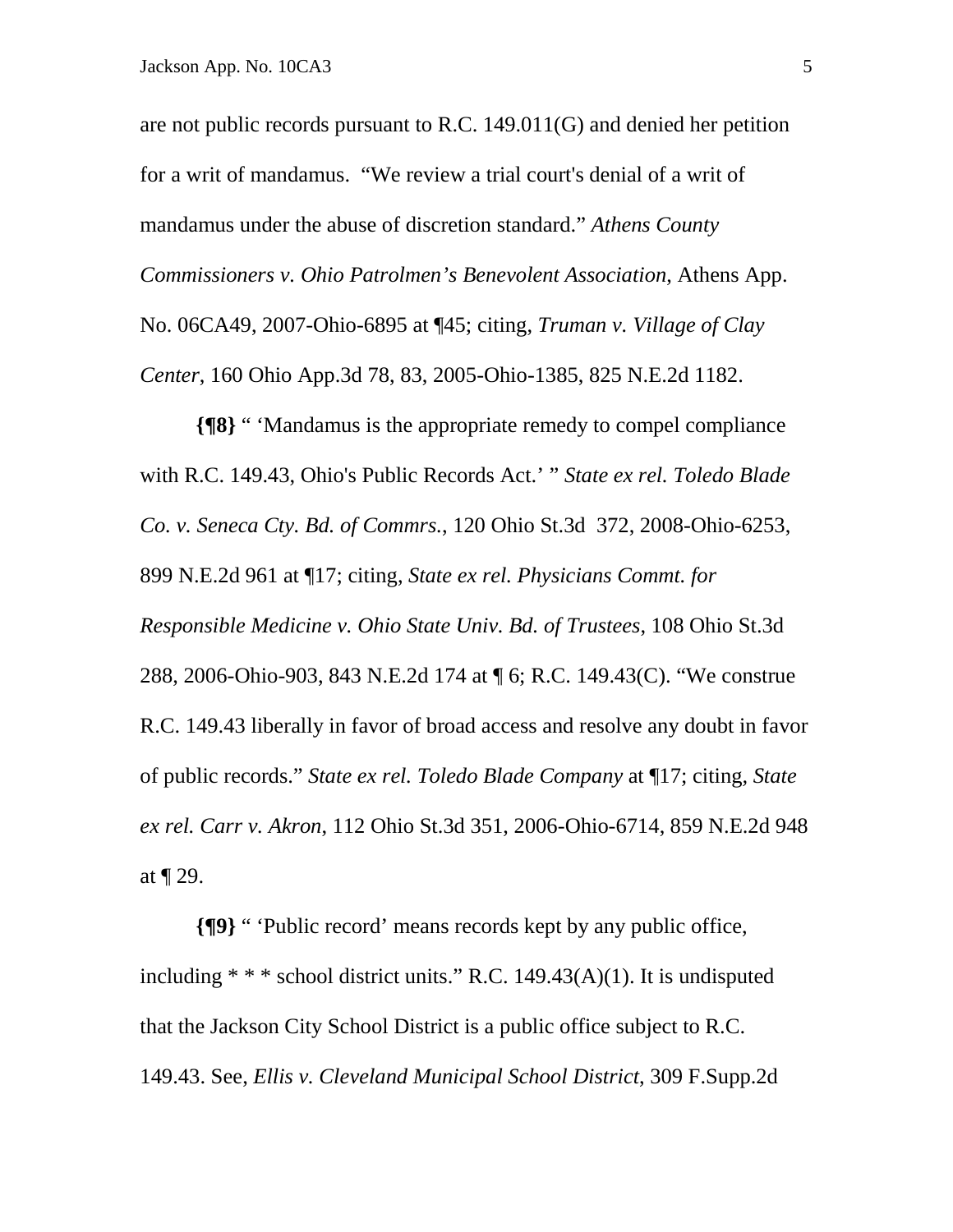1019 (N.D. Ohio, 2004) (reasoning "public records include those kept by school district units and public employee personnel records, including records reflecting discipline, are generally regarded as public records absent proof of an exception.).

**{¶10}** Turning our attention to the specific records requested, we note that the requested e-mail messages are "records" subject to the Public Records Act if they are "(1) documents, devices, or items, (2) created or received by or coming under the jurisdiction of the state agencies, (3) which serve to document the organization, functions, policies, *decisions*, procedures, operations, or other activities of the office." *State ex rel. Glasgow v. Jones*, supra, at ¶ 20; citing *State ex rel. Dispatch Printing Co. v. Johnson*, 106 Ohio St.3d 160, 2005-Ohio-4384, 833 N.E.2d 274 at ¶ 19; R.C. 149.011(G). (Emphasis added). First, e-mail messages and correspondence are "documents, devices, or items" under the first prong of the definition of "records." *State ex rel. Glasgow v. Jones* at ¶ 20. More specifically, e-mail messages constitute electronic records under R.C. 1306.01(G) because they are records "created, generated, sent, communicated, received, or stored by electronic means." Id.; see, also R.C. 149.011(G) (which includes "an electronic record as defined in section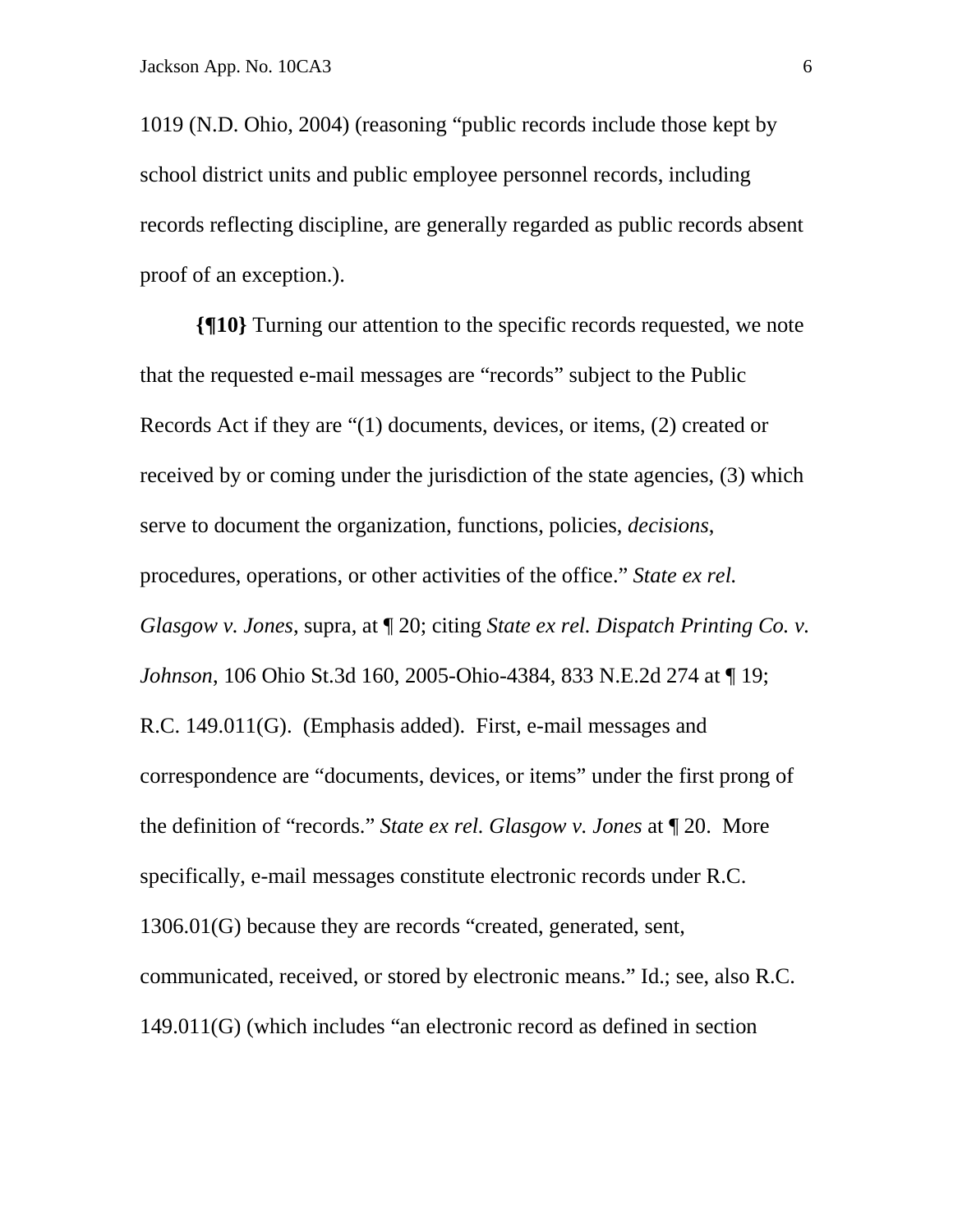1306.01 of the Revised Code" as a "document, device, or item" within the definition of "record.").

**{¶11}** Secondly, the e-mail messages requested are those sent and received by an employed teacher through Respondent school district's public email system during business hours. The record further indicates that these emails were sent and received "during time that she should have been teaching." Thus, the requested emails meet the second prong of the definition of "records."

**{¶12}** It is primarily the final requirement upon which the parties herein disagree. Relator-Appellant, Diana Bowman, contends that the requested emails are public records subject to disclosure because the emails served as the basis for Respondent-Appellee's *decision* to discipline Parks. More specifically, Relator-Appellant argues that private emails sent over a public office computer become public records when they are utilized to make decisions in the public office. Respondent-Appellee contends that the emails requested are not public records because they were personal in nature and did not serve to "document the organization, functions, policies, decisions, procedures, operations, or other activities of the office" as provided in R.C. 149.011(G). For the following reasons, we agree with Relator-Appellant.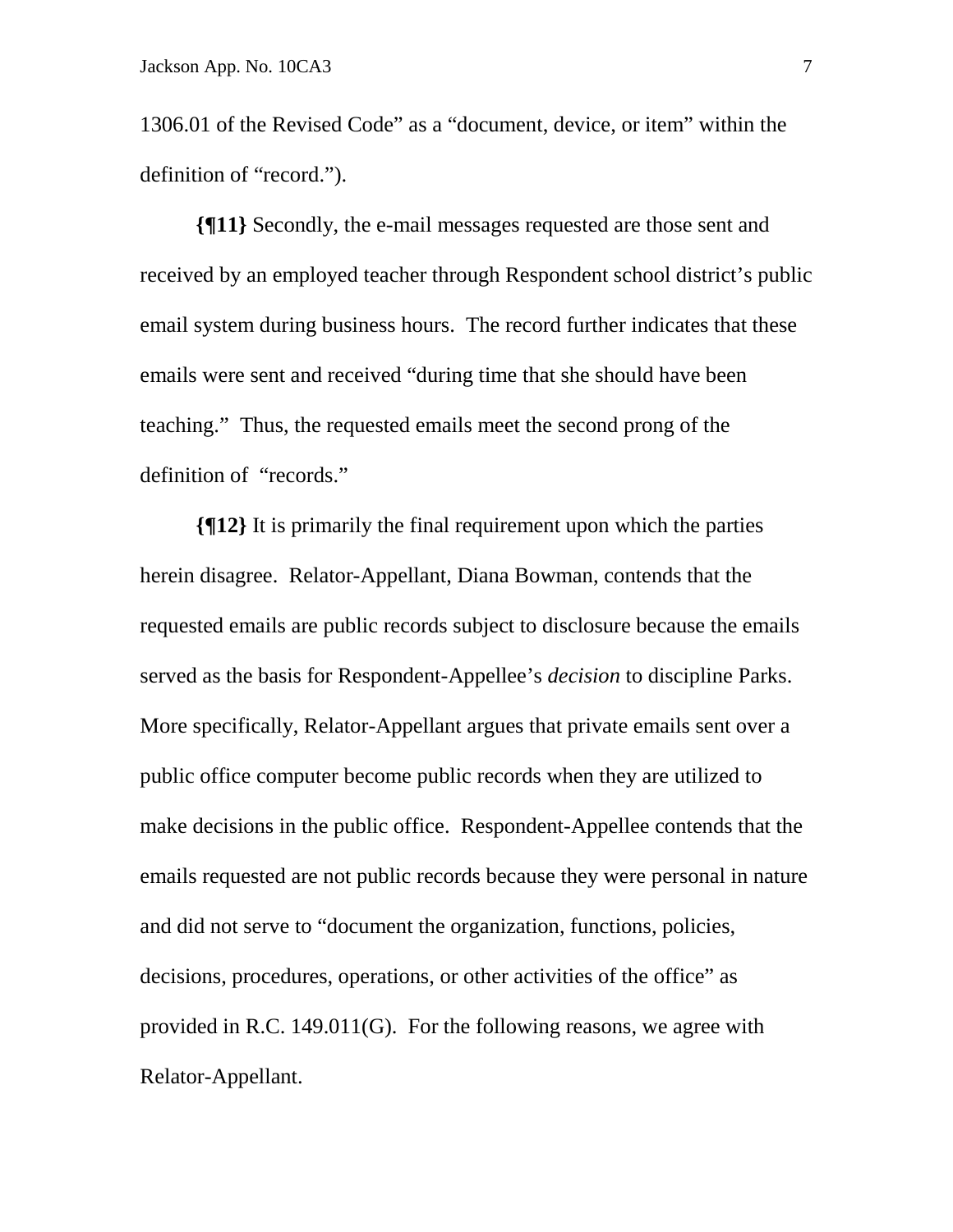**{¶13}** As set forth above, the record before us includes a "School District, MRDD & Community School Educator Misconduct Reporting Form" completed by Respondent-Appellee's superintendent, Phil Howard. The form, which was provided to the Ohio Department of Education, indicates that teacher Christy A. Parks "has engaged or may have engaged in conduct unbecoming to the teaching profession." Attached to the form is a letter from Superintendent Howard, explaining that an investigation had been performed in which it was discovered that Christy Parks "had sent inappropriate emails during time that she should have been teaching." The letter further stated that the "email correspondence was between her and another adult and had nothing to do with any of our students or any other child."

**{¶14}** The record before us also includes a "Last Chance Agreement" entered into by Parks and Respondent-Appellee. In the agreement, the parties stipulate that Parks "improperly used school computers for excessive amounts of email during which time she should have been teaching as well as the inappropriate content of such email." Both the letter to the Ohio Department of Education and the Last Chance Agreement indicate that, as a result of the findings of the investigation, Parks would be disciplined.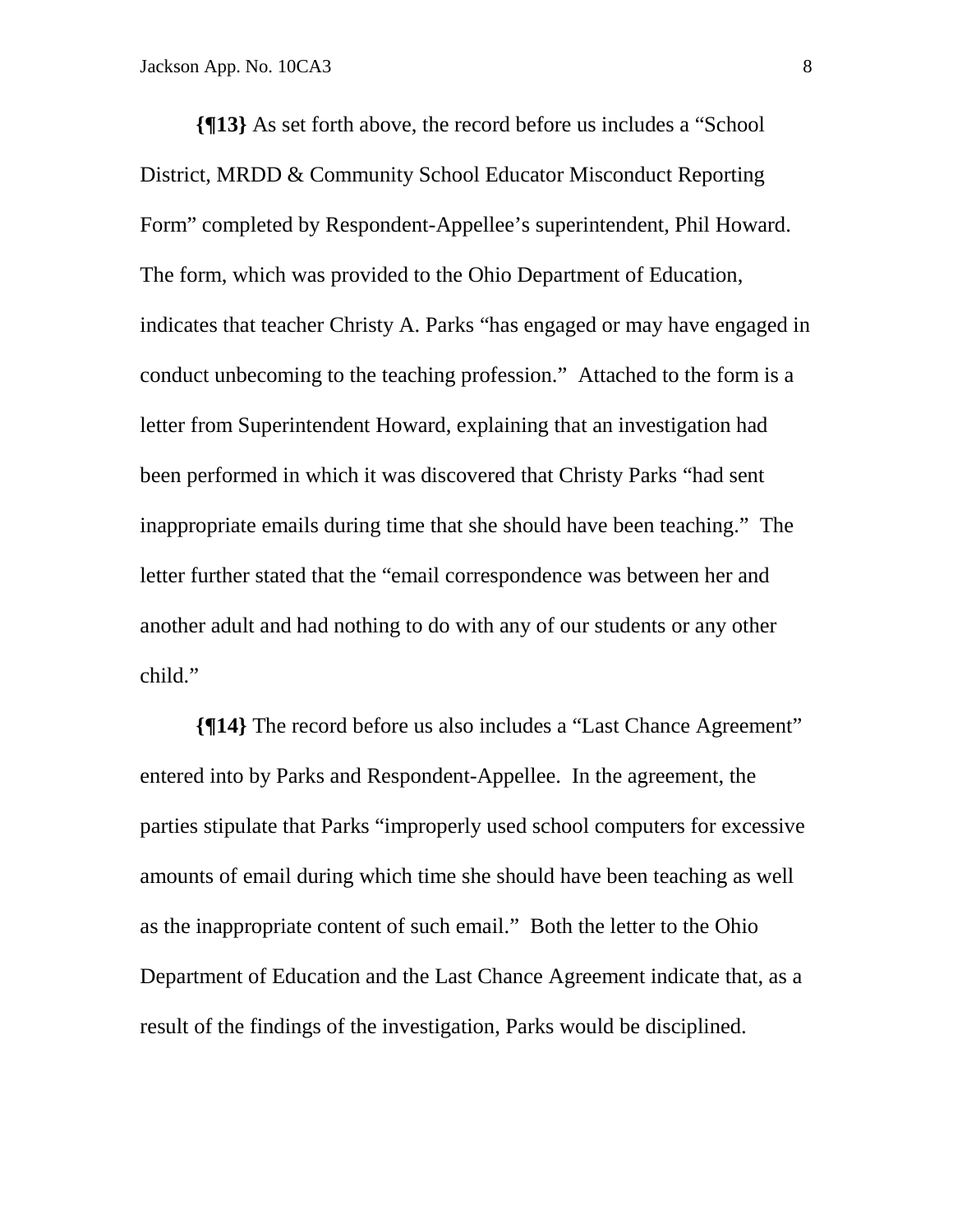Among other sanctions, Parks was suspended without pay for forty-five days.

**{¶15}** Any email "which serves to document the organization, functions, policies, *decisions*, procedures, operations, or other activities of the office" constitutes a public record under R.C. 149.011(G). (Emphasis added). We conclude that because Respondent's decision to discipline Parks was related to her inappropriate use of email during time that she should have been teaching, the emails that were discovered during the course of the investigation are public records. Specifically, we conclude that because the superintendent relied upon the emails in reaching his decision to discipline Parks, the emails themselves constitute public records. See *State ex rel. Freedom Communications, Inc. v. Elida Community Fire Company et al.*, 82 Ohio St.3d 578, 581, 1998-Ohio-411, 697 N.E.2d 210 (reasoning that records documenting investigation and decision to terminate two volunteers related to employment and personnel matters and were public records).

**{¶16}** Further, in *State ex rel. Highlander v. Rudduck*, 103 Ohio St.3d 370, 2004-Ohio-4952, 816 N.E.2d 213, the Supreme Court of Ohio reasoned that " '[A]ny record used by a court to render a decision is a record subject to R.C. 149.43.' *State ex rel. WBNS TV, Inc. v. Dues,* 101 Ohio St.3d 406, 2004-Ohio-1497, 805 N.E.2d 1116, ¶ 27." In *State ex rel. WBNS TV, Inc.*,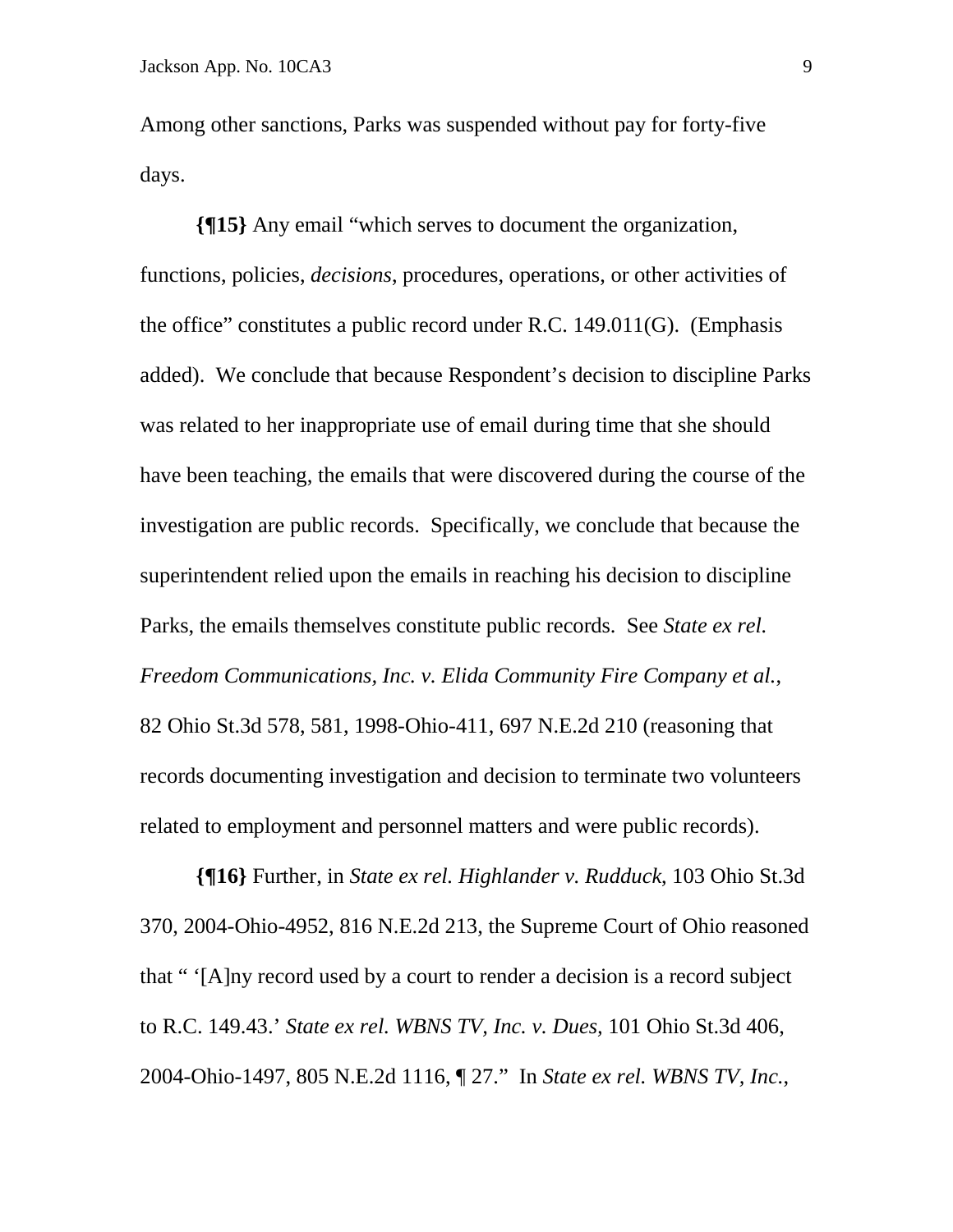an unredacted application for approval of a settlement agreement was sought. The Supreme Court of Ohio reasoned that "any record used by a court to render a decision is a record subject to R.C. 149.43," specifically citing the fact that the judge used the redacted information from the sealed application to decide whether to approve the settlement and whether to grant the estate's motion for attorney fees. Id.

**{¶17}** Both court records and school district records are subject to R.C. 149.43. Much like the judge relied on certain information to reach decisions in *Highlander* and *WBNS*, the superintendent relied on the emails in question in reaching his decision to discipline Parks, enter into a Last Chance Agreement with her, and report her to the Ohio Department of Education, all of which were "decisions, procedures, operations, or other activities of the office" as per R.C.  $149.011(G)$ . Thus, we conclude, despite the allegedly private nature of the emails, the superintendent's reliance upon them in reaching his decision makes them public records subject to disclosure.

**{¶18}** As such, Relator-Appellant's sole assignment of error is sustained and the decision of the trial court denying her petition for a writ of mandamus compelling the release of the requested records is reversed.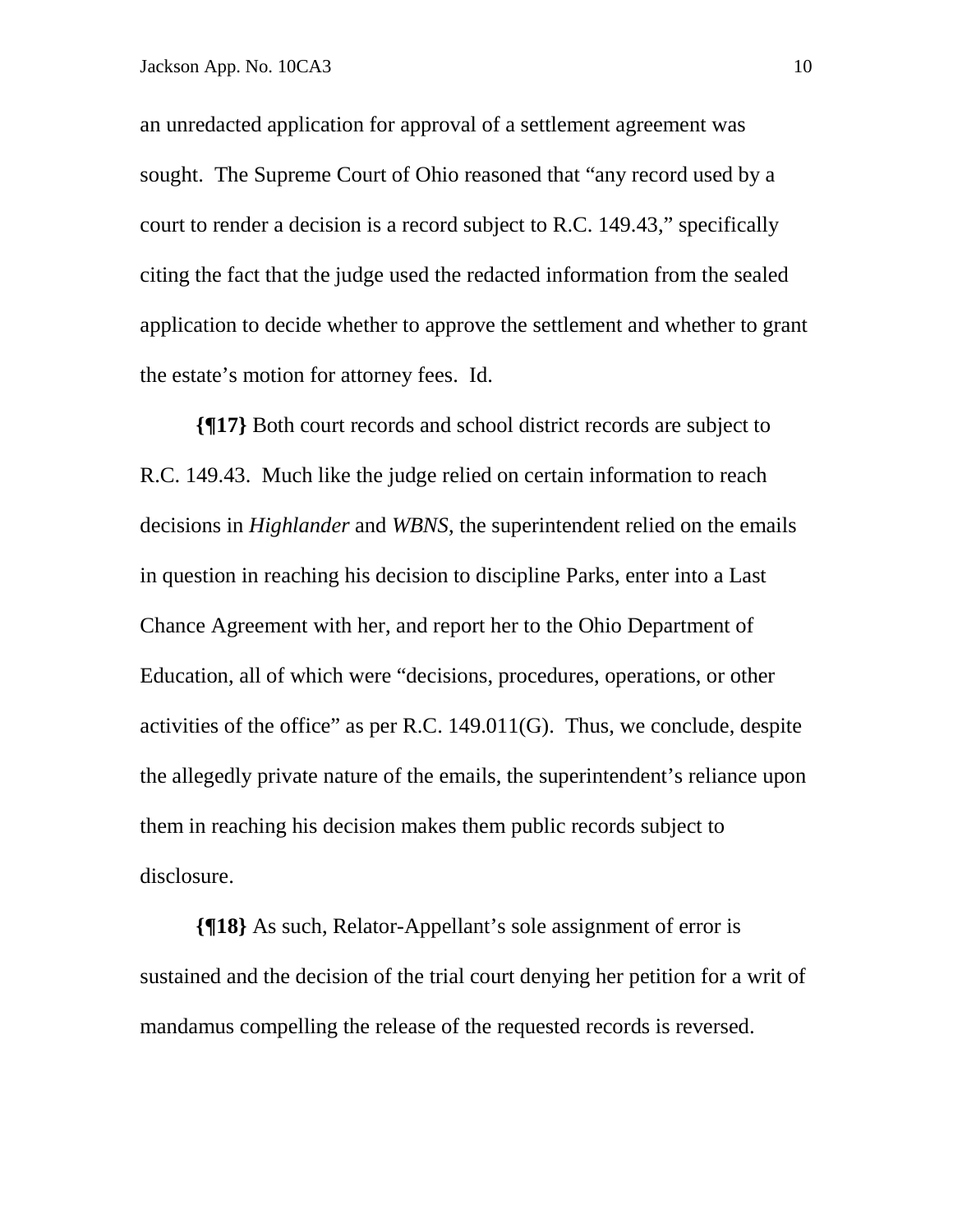Jackson App. No. 10CA3 11

Accordingly, this matter is remanded to the trial court for further

proceedings consistent with this opinion.

# **JUDGMENT REVERSED AND CAUSE REMANDED.**